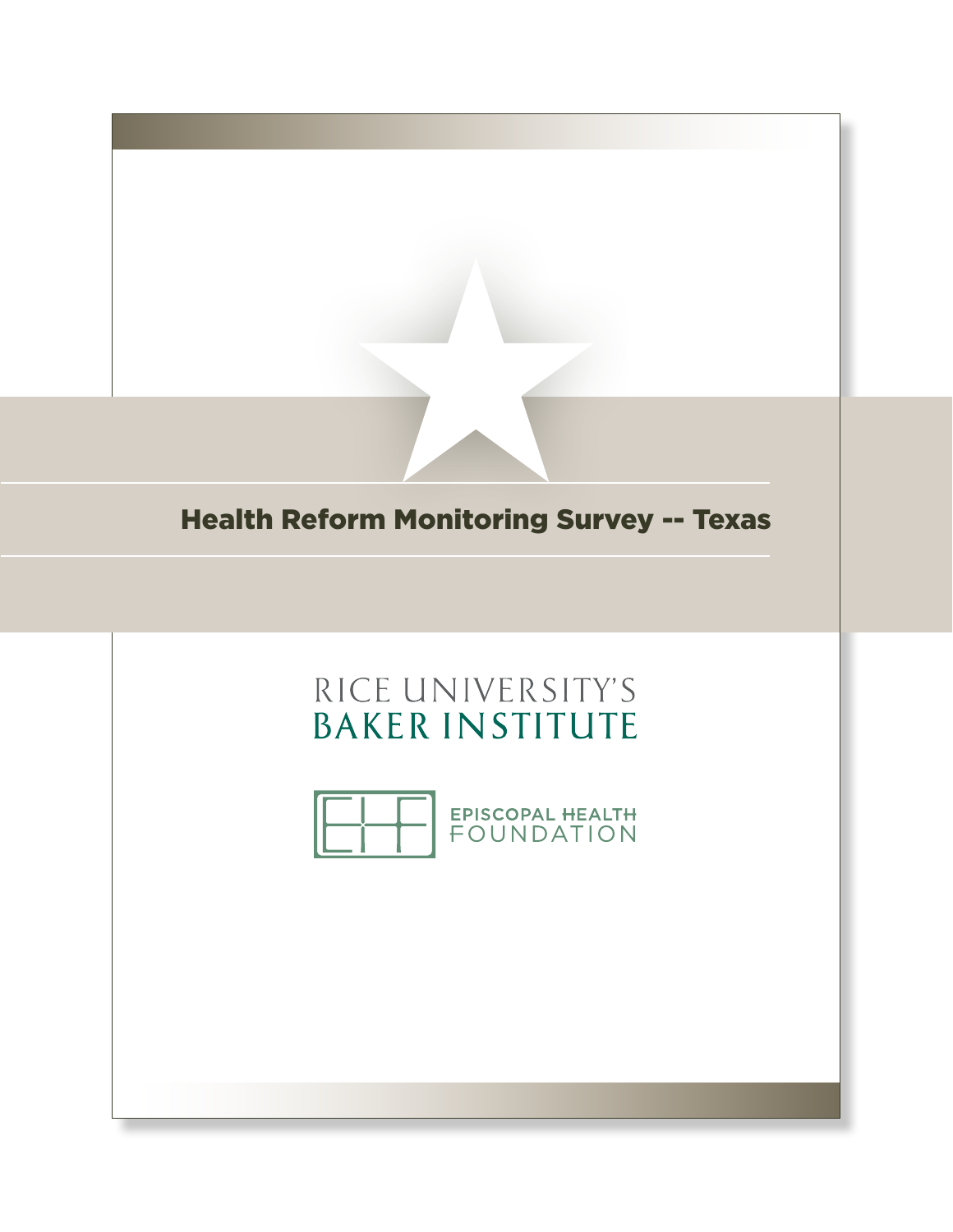## RICE UNIVERSITY'S **BAKER INSTITUTE**



#### EPISCOPAL HEALTH FOUNDATION

Issue Brief #11: **Effects of the Affordable Care Act on health insurance coverage in Texas as of March 2015**

#### **April 30, 2015**

**Vivian Ho, PhD and Elena Marks, JD, MPH**

 The major insurance coverage expansion provisions of the Affordable Care Act—the Health Insurance Marketplace and Medicaid expansion went into effect in January 2014. At that time, individuals in all 50 states were able to purchase health plans during two open enrollment periods, with subsidies for those with incomes between 100% and 400% of the federal poverty level. Individuals with incomes below 139% of the federal poverty level were able to enroll in Medicaid in the 31 states that opted to expand

#### AT A GLANCE

*The percent of adult Texans without health insurance fell from 24.6% in September 2013 to 16.9% in March 2015*

*The decrease in the uninsured is almost entirely attributable to a rise in individually purchased health plans*

*Had Texas opted to expand Medicaid, the gains in coverage would have been more substantial*

Medicaid. This issue brief focuses on the changes in health insurance coverage among Texans ages 18-64 as of March 2015, following the ACA's second open enrollment period.

Because Texas has had the highest percentage of uninsured residents among the 50 states for many years, the coverage provisions of the ACA were expected to play a significant role in providing coverage to the more than 4 million adults ages 18-64 who previously lacked health insurance. Based on the HRMS-Texas March 2015 survey, we find that the ACA has had a substantial positive impact on the rate of health insurance coverage among Texans. The rate of uninsured Texans ages 18-64 dropped by nearly one-third, from 24.6% in September 2013 to 16.9% in March 2015. The drop is almost entirely attributable to newly insured individuals who purchased their own plans. The reduction in the rate of uninsured individuals occurred across all age groups, including younger adults.

Despite this progress, Texas remains the state with the highest percentage of uninsured residents and, for the first time, Texas now has the largest number of uninsured residents. The percent of uninsured Texans with incomes above 138% of the federal poverty level dropped by 44.5% while those with the lowest income only dropped by 19.7%. As of March 2015, the lowest income Texans are almost four times more likely to be uninsured than higher income individuals. This coverage gap has grown since 2013 because the Marketplace enabled the higher income group to purchase health insurance with subsidies not available to lower income Texans. Unless Texas participates in an expanded Medicaid program or develops some other mechanism for covering the lowest income Texans, this is not likely to change.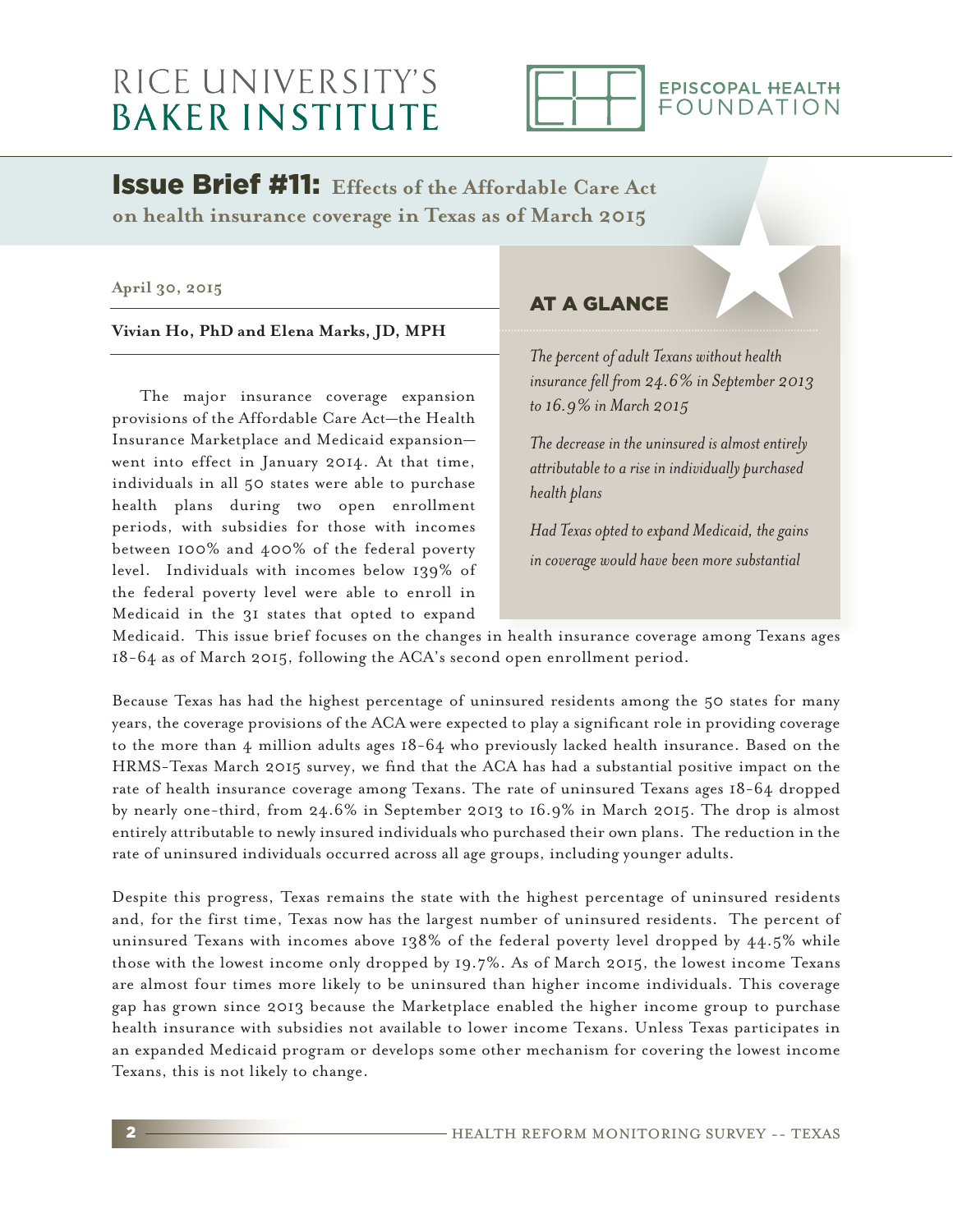### ABOUT THE SURVEY

The Health Reform Monitoring Survey (HRMS) is a quarterly survey of adults ages 18-64 that began in 2013. It is designed to provide timely information on implementation issues under the ACA and to document changes in health insurance coverage and related health outcomes. HRMS provides quarterly data on health insurance coverage, access, use of health care, health care affordability, and self-reported health status. The HRMS was developed by the Urban Institute, conducted by GfK, and jointly funded by the Robert Wood Johnson Foundation, the Ford Foundation, and the Urban Institute. Rice University's Baker Institute and The Episcopal Health Foundation are partnering to fund and report on key factors about Texans obtained from an expanded, representative sample of Texas residents (HRMS-Texas). The analyses and conclusions based on HRMS-Texas are those of the authors and do not represent the view of the Urban Institute, the Robert Wood Johnson Foundation or the Ford Foundation. Information about the sample demographics of the cohort is available in Issue Brief #1. This Issue Brief is a summary of data extracted from the HRMS Surveys in Texas administered between September 2013 and March 2015. We will continue to report on survey data through additional Issue Briefs and future surveys.

## CHANGES IN INSURANCE STATUS AND TYPES OF INSURANCE

The rate of uninsured Texans has dropped substantially since the opening of the ACA's Health Insurance Marketplace in late 2013. Figure 1 shows that from September 2013 to March 2015, Texas experienced an overall reduction in the rate of uninsured residents of 7.7 percentage points, from 24.6% to 16.9%, according to the March 2015 HRMS-Texas survey. This 31% decrease in the rate of uninsured is similar to the rate of change reported by the Urban Institute for other states that did not expand Medicaid (30% decrease), but lower than the rate of change for the US as a whole (43% decrease) and well below the rate of change for states that expanded Medicaid (53% decrease).



# Figure 1: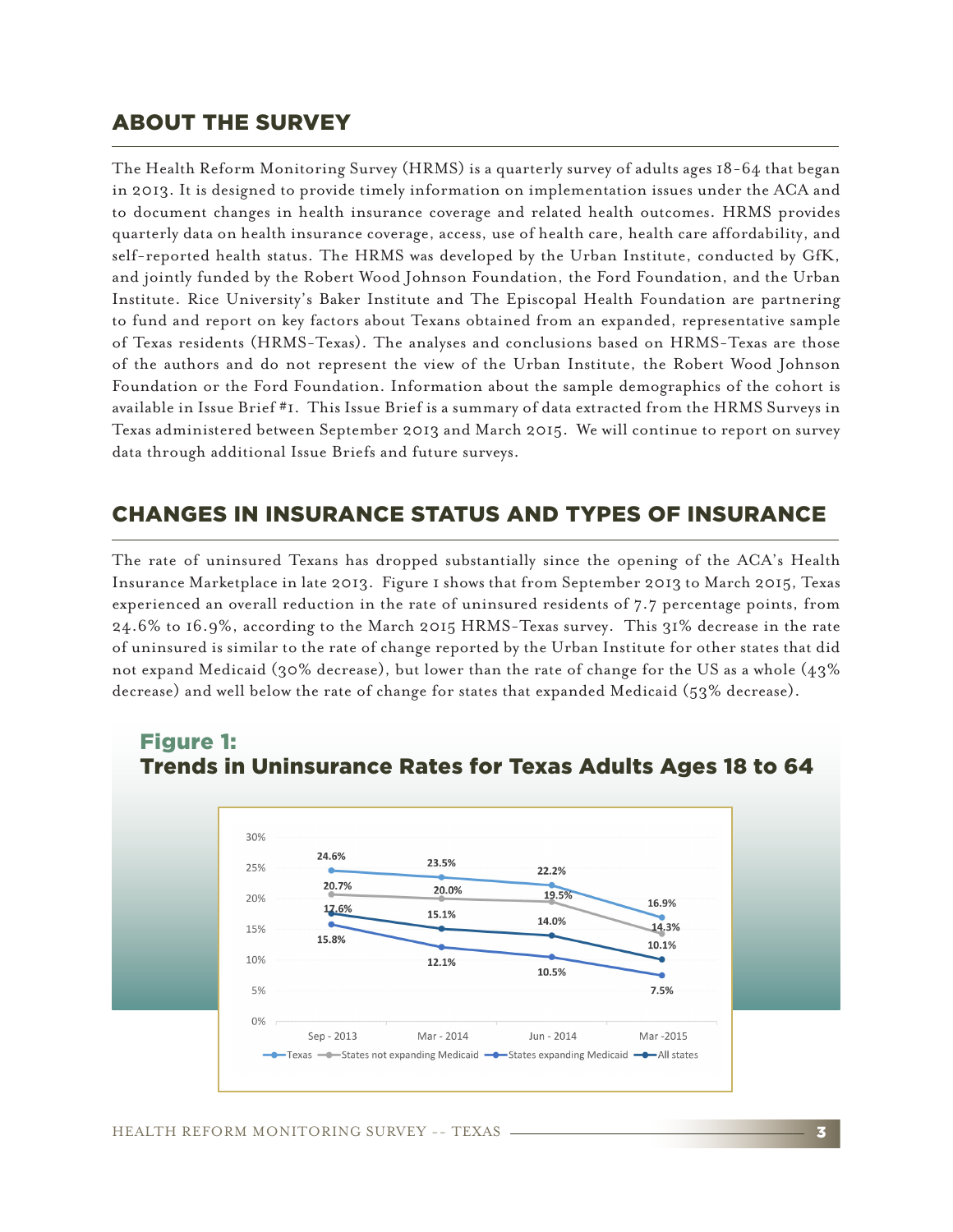Figure 2 shows the change in coverage by type of insurance coverage from immediately before the opening of the Marketplace through the second open enrollment period. The data show that the decrease in the percent of uninsured Texans is almost entirely attributable to the increase in the percent of Texans covered by individually purchased plans. While the percent of individuals covered by public and employer sponsored insurance was relatively unchanged, the percent covered by individual plans rose by 7.4 percentage points, which accounts for almost all of the decrease of 7.7 percentage points in those with no insurance.

This is an important change in the individual market in Texas. Prior to the enactment of the ACA, the individual health insurance market had relatively little penetration in Texas. While the state has always had a large number of carriers offering dozens of different plans, individual plans were often unaffordable or unavailable to many. The coverage provisions of the ACA modified aspects of the individual market to address these problems for all Texans and, through the Marketplace, reduced the cost of insurance for low to moderate income families. Texans now enjoy a markedly more robust individual insurance market, as evidenced by the 72% increase in penetration.



## Figure 2: Net Changes in Insurance Coverage between September 2013 and March 2015, Texans Ages 18-64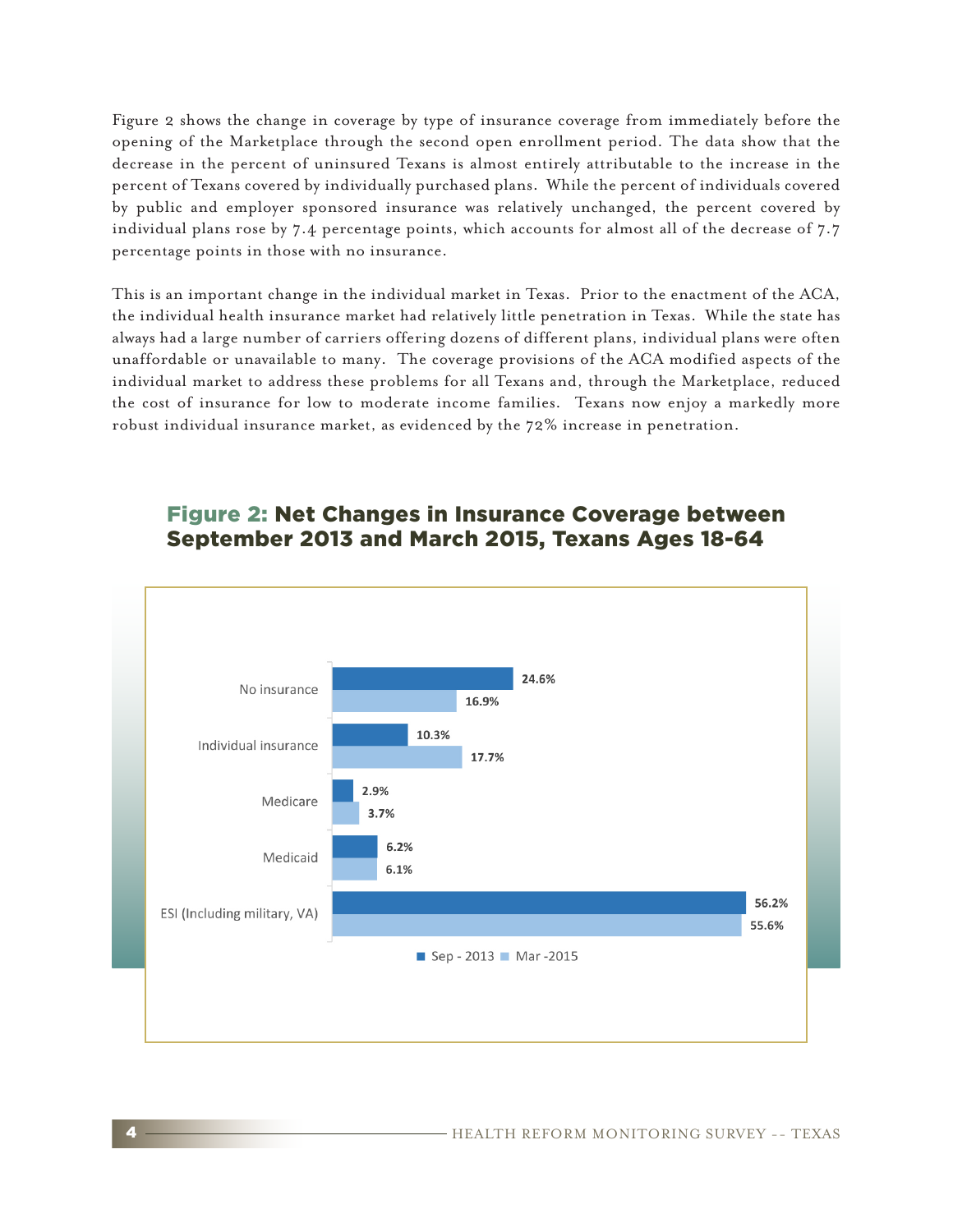## CHANGES IN INSURANCE STATUS BY AGE AND INCOME LEVEL

Rates of uninsurance dropped for all age groups and income levels. Figure 3 shows the decrease by age group. The decrease across the board is promising, because of concern that younger people would not buy health insurance. Between September of 2013 and March of 2015, the rates of uninsurance dropped 19.4% for 18-44 year olds and 55% for 45-64 year olds. While the decline in the rate of uninsurance for the younger respondents is smaller than for the older group, this is a move in the right direction indicating that younger Texans want and are willing to pay for health insurance.



## Figure 3: Rate of Uninsured by Age Group, September 2013 to March 2015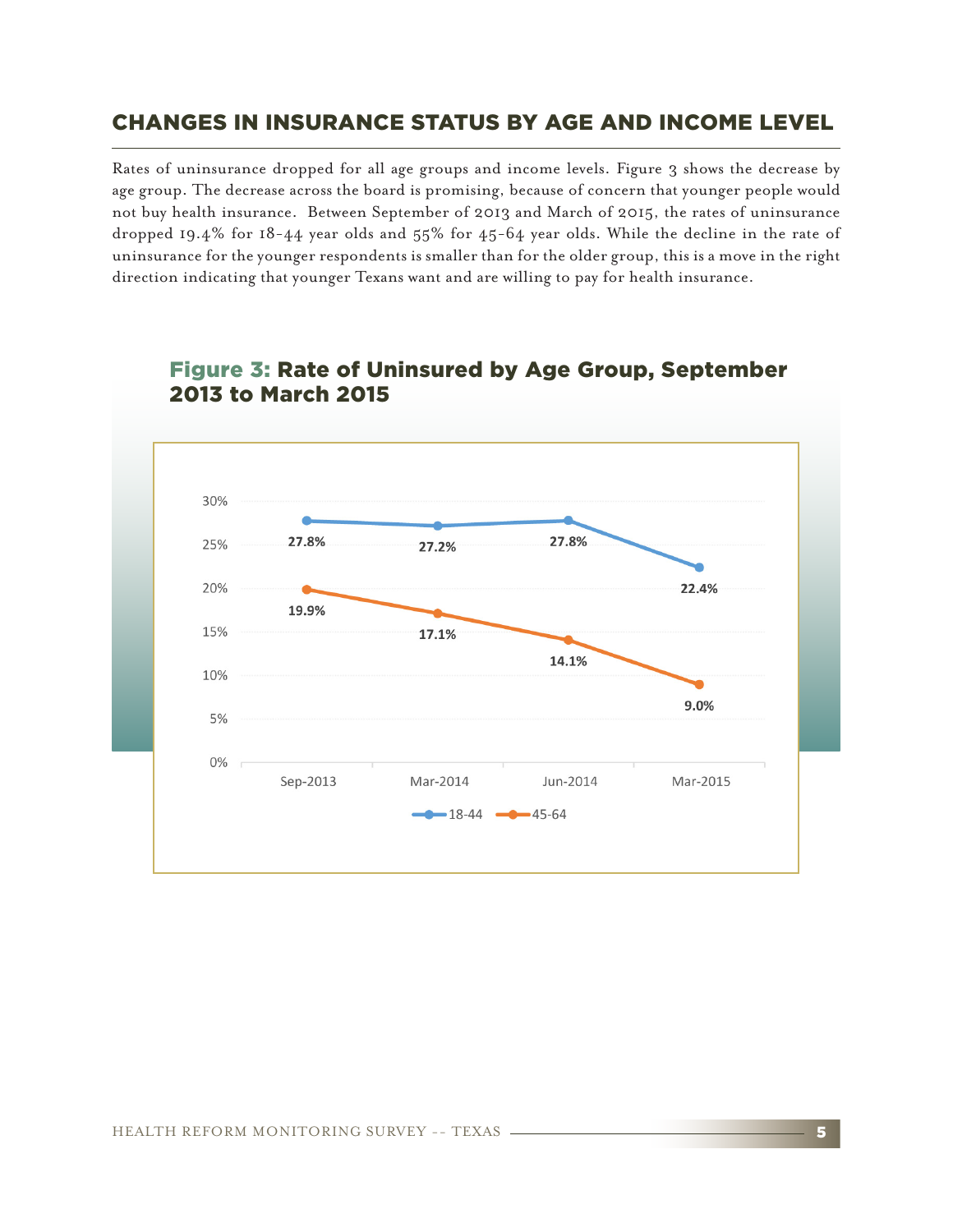Figure 4 shows a decrease in rates of uninsured for all those below 400% of the federal poverty level. The percent of individuals with incomes between 139-399% of the federal poverty level decreased by 44.5%. The rate of uninsured decreased for those at or below 138% of the federal poverty level by 19.8%.

While both groups showed improved rates of coverage since the opening of the Marketplace, Texas' decision not to expand Medicaid leaves those at the lowest income levels with few coverage options. As our survey data show, those in the 100% to 400% income group purchased subsidized coverage through the Marketplace thereby substantially increasing their rates of coverage. The ACA was intended to provide coverage opportunities to the lowest income Americans through Medicaid expansion and without such, these Texans are likely to remain uninsured.



Figure 4: Uninsured Rates by Federal Poverty Level

## TEXAS AND THE HEALTH INSURANCE MARKETPLACE

A total of 83.1% of those surveyed in HRMS-Texas in March 2015 responded that they were covered by health insurance and 13.8% of insured respondents stated that they obtained insurance through the Marketplace. U.S. Census data indicate that there were 16.8 million adults in Texas ages 18- 64 in 2014. Applying the survey response rates to this population indicates that approximately 1.9 million Texans enrolled in a plan through the Marketplace by March 2015. The US Department of Health and Human Services reported that 1.2 million Texans had enrolled in Marketplace plans as of February 15, 2015. Our survey was conducted throughout March and is likely to have captured new enrollments, which were expected to escalate as the open enrollment period drew to a close.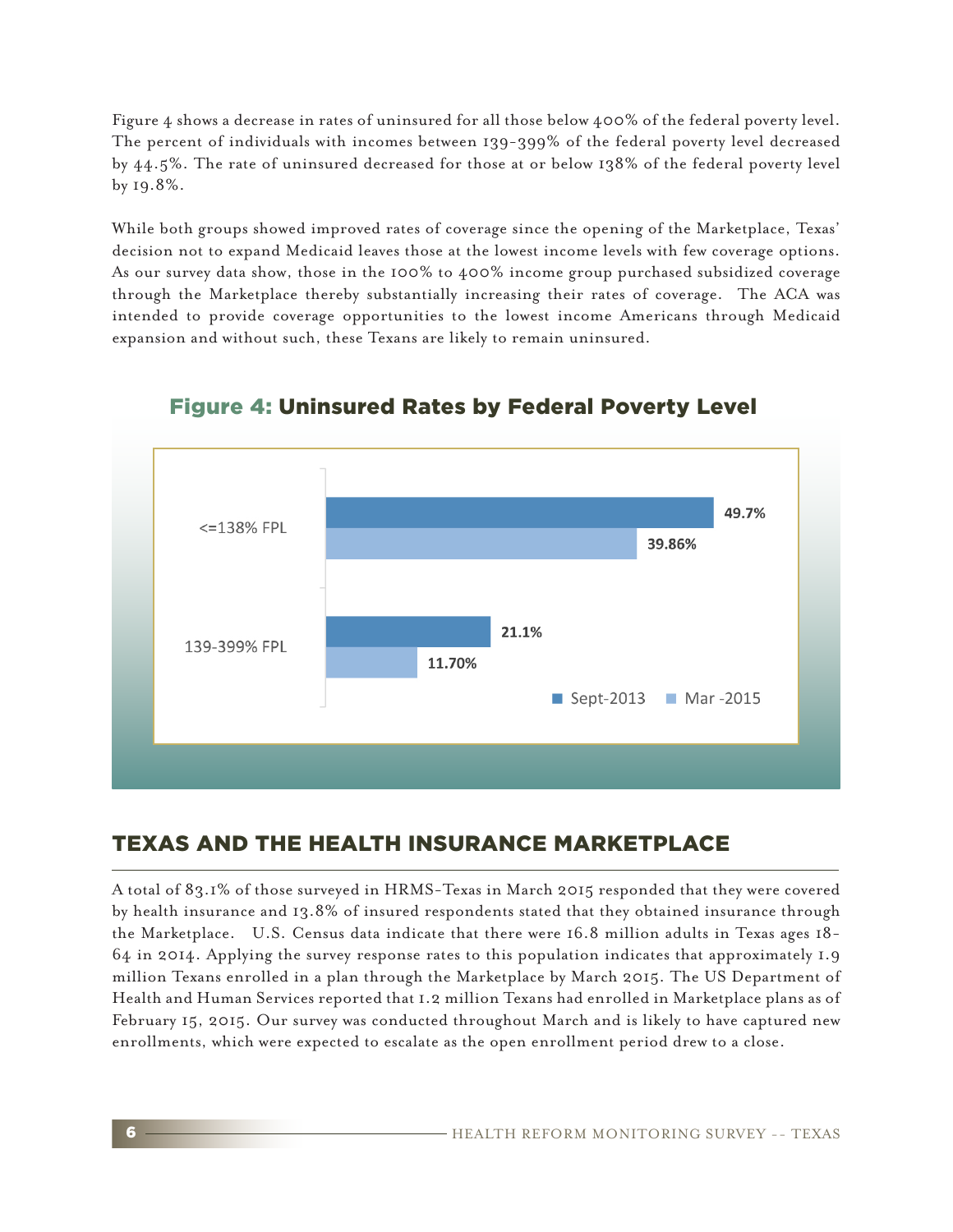### LOOKING AHEAD

In subsequent issue briefs, we will report on additional data from the March 2015 HRMS-Texas survey including additional characteristics of insured and uninsured Texans and the experience of Texans with the Marketplace and Marketplace plans.

## ABOUT THE AUTHORS

**Vivian Ho, PhD**, is the James A. Baker III Institute Chair in Health Economics, a professor in the Department of Economics at Rice University, and a professor in the Department of Medicine at Baylor College of Medicine.

**Elena Marks, JD, MPH**, is the President and Chief Executive Officer of The Episcopal Health Foundation and a nonresident Health Policy Fellow at Rice University's Baker Institute for Public Policy.

The authors gratefully acknowledge the assistance of Philomene Balihe, MPH, Meei Hsiang Ku-Goto, and Alithea McFarlane and the financial support of the Episcopal Health Foundation and members of the Baker Institute's Health Policy Forum. The core HRMS is supported by the Robert Wood Johnson Foundation, the Ford Foundation, and the Urban Institute. We appreciate the Urban Institute's willingness to collaborate on expanding the HRMS sample to support estimates for Texas.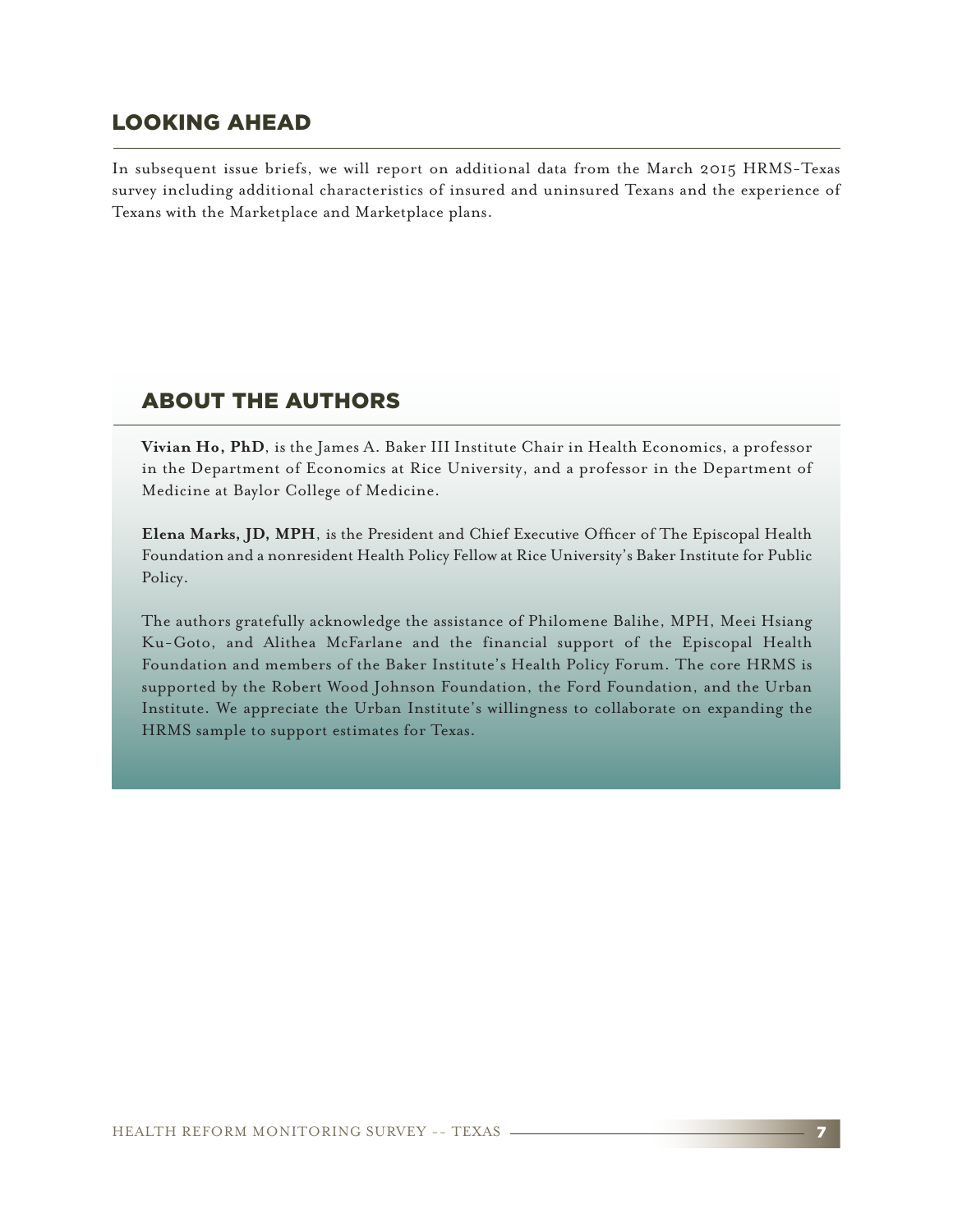## METHODOLOGY

Each quarter's HRMS sample of nonelderly adults is drawn from active KnowledgePanel® members to be representative of the US population. In the first quarter of 2013, the HRMS provided an analysis sample of about 3,000 nonelderly (age 18–64) adults. After that, the HRMS sample was expanded to provide analysis samples of roughly 7,500 nonelderly adults, with oversamples added to better track low-income adults and adults in selected state groups based on (1) the potential for gains in insurance coverage in the state under the ACA (as estimated by the Urban Institute's microsimulation model) and (2) states of specific interest to the HRMS funders.

Although fresh samples are drawn each quarter, the same individuals may be selected for different rounds of the survey. Because each panel member has a unique identifier, it is possible to control for the overlap in samples across quarters.

For surveys based on Internet panels, the overall response rate incorporates the survey completion rate as well as the rates of panel recruitment and panel participation over time. The American Association for Public Opinion Research (AAPOR) cumulative response rate for the HRMS is the product of the panel household recruitment rate, the panel household profile rate, and the HRMS completion rate—roughly 5 percent each quarter.

While low, this response rate does not necessarily imply inaccurate estimates; a survey with a low response rate can still be representative of the sample population, although the risk of nonresponse bias is, of course, higher.

All tabulations from the HRMS are based on weighted estimates. The HRMS weights reflect the probability of sample selection from the KnowledgePanel® and post-stratification to the characteristics of nonelderly adults and children in the United States based on benchmarks from the Current Population Survey and the Pew Hispanic Center Survey. Because the KnowledgePanel® collects in-depth information on panel members, the post-stratification weights can be based on a rich set of measures, including gender, age, race/ethnicity, education, household income, homeownership, Internet access, primary language (English/Spanish), residence in a metropolitan area, and region. Given the many potential sources of bias in survey data in general, and in data from Internet-based surveys in particular, the survey weights for the HRMS likely reduce, but do not eliminate, potential biases.

The design effect for the Texas data in March 2015 is 2.184 and the MOE is  $+/- 3.7$ . The survey fielded from March 5-30.